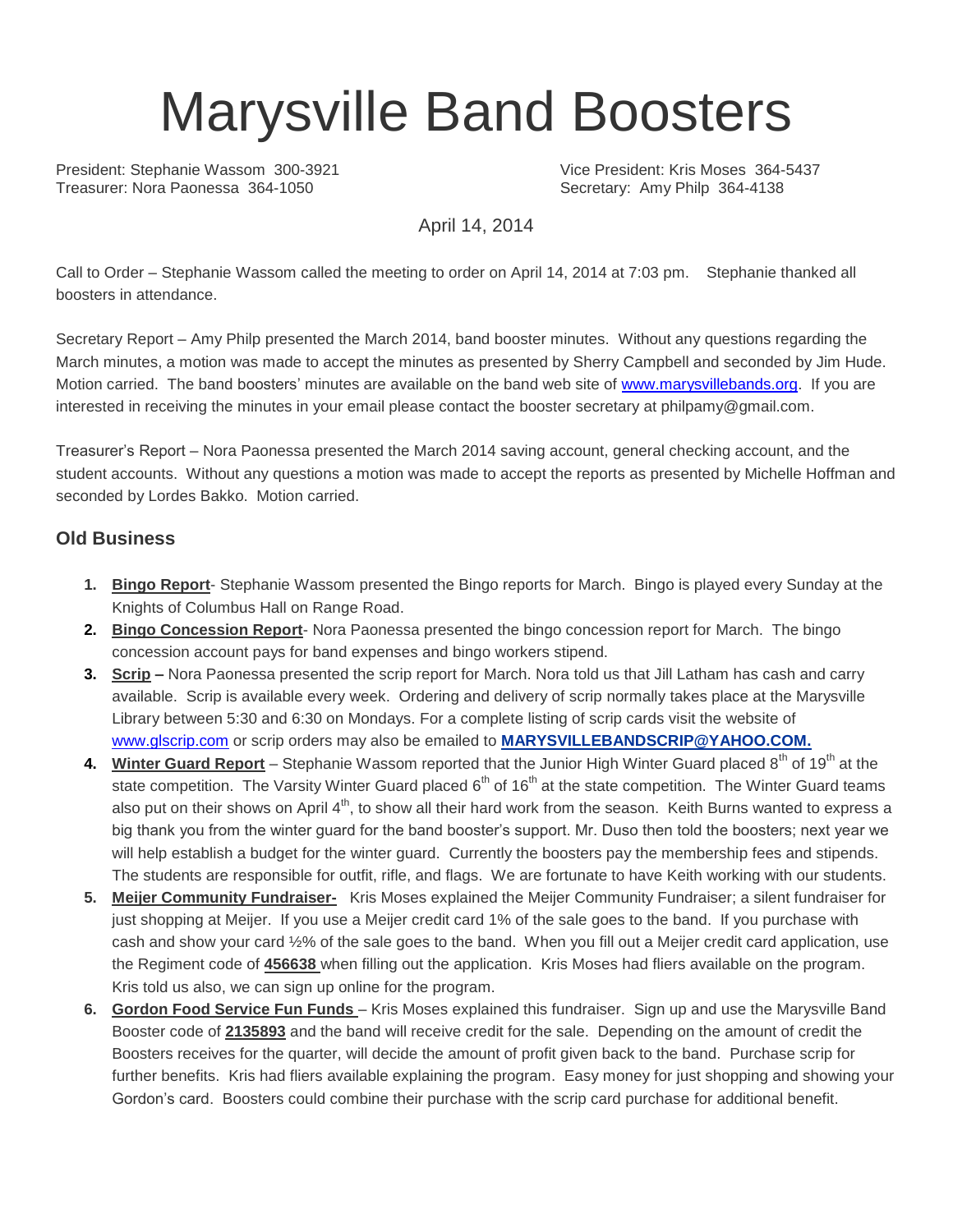- **7. Goodsearch.com** Nora Paonessa explained the program for [www.goodsearch.com](http://www.goodsearch.com/) and [www.goodshop.com](http://www.goodshop.com/) . Use [www.goodsearch.com](http://www.goodsearch.com/) for your search engine and the band receives a penny for every search. Use [www.goodshop.com](http://www.goodshop.com/) for your shopping and the band will receive a percentage of your purchases. Use Marysville Viking Regiment on the tool bar.
- **8. Wally's Supermarket** Jim Harris explained that Wally's Supermarket will host a fundraiser for April 17, 18, and 19 the weekend of Easter. Shop at Wally's Supermarket turn in your flier at the register and Wally will donate 5% of the sale to the band boosters. Thank you Wally.
- **9. Geranium Sale** Michelle Hoffman said that flower orders are due Wednesday April 16. She will be picking up the orders on Wednesday at both the high school and middle school. Michelle needs help on May 8<sup>th</sup> the delivery day at St. Christopher's parking lot. Help is needed anytime between 7 am – 6 pm.
- 10. Bowling Fundraiser Stephanie Wassom told the boosters that the bowling fundraiser is May 2<sup>nd</sup> at Port Huron Lanes. Price is \$20 for shoes and bowling. Volunteers and bowlers are needed. Door prizes and gift baskets are needed for the event.

### **New Business**

- 1. **Talmer Band** Stephanie Wassom told the boosters that she had a sign-up sheet out for volunteers for the Talmer Bank Boat Night function. Charleen Lutz chairs this activity and will update us next meeting.
- 2. **Fundraiser Notebook** Amy Philp informed the boosters that we have been working hard to create notebooks for each of our fundraisers. These notebooks are to help compile information about the individual fundraisers. Current chairs can add information about their fundraiser, suggestions for the next time, helpful hints, etc. New chairs should find helpful information about the fundraiser from past chairs ie: who to contact, where distribution takes place, etc. The vice president will be the keeper of the notebooks when not in use.
- 3. **Student Accounts** Stephanie Wassom told the boosters that a calendar of student account statements for distribution has been established. The high school student account statements will be distributed at the Christmas Concert and the Deuces Wild Concert. The middle school student account statements will be distributed at the Christmas Concert and the Spring Concert. Linda Sikora chairs the student accounts and is willing to get email requests also.
- 4. **Memorial Day Parade** Stephanie Wassom informed the boosters of the activities around the Memorial Day Parade. At reporting time (7 am) the all-weather coats will be collected. Pictures will be taken thorough out the morning before the parade both group and individual. Breakfast snacks will also be available at this same time. After the parade all students will turn in their entire marching uniforms, except shoes. Stephanie told the group, volunteers will be needed for the uniform collections and breakfast foods. Nora will be sending out a signup genius.

#### **Band Director's Report**

- 1. **Viking Regiment Band Camp** (grades 10, 11, 12) August 3 -9. No sports that week, great for band camp. Band camp will cost \$325 for students, due by June  $9<sup>th</sup>$ . Chaperone cost will be \$262. Sunday August  $3<sup>rd</sup>$  there will be a 1 pm – 4 pm practice at the high school. Luggage inspection also that day. Leave for camp on Monday August  $4^{\text{th}}$ . Time will be announced for luggage inspection and reporting time for departure.
- 2. <mark>Disney Tour 2016</mark> Wednesday March 29<sup>th</sup> Monday April 4<sup>th</sup> arriving back on Tuesday April 5<sup>th</sup>. This will be during spring break. If the student does not return on the bus and stays with their family for a vacation; the cost will still remain the same for the student. Some activities for this tour might be changing ie: number of parades marching.